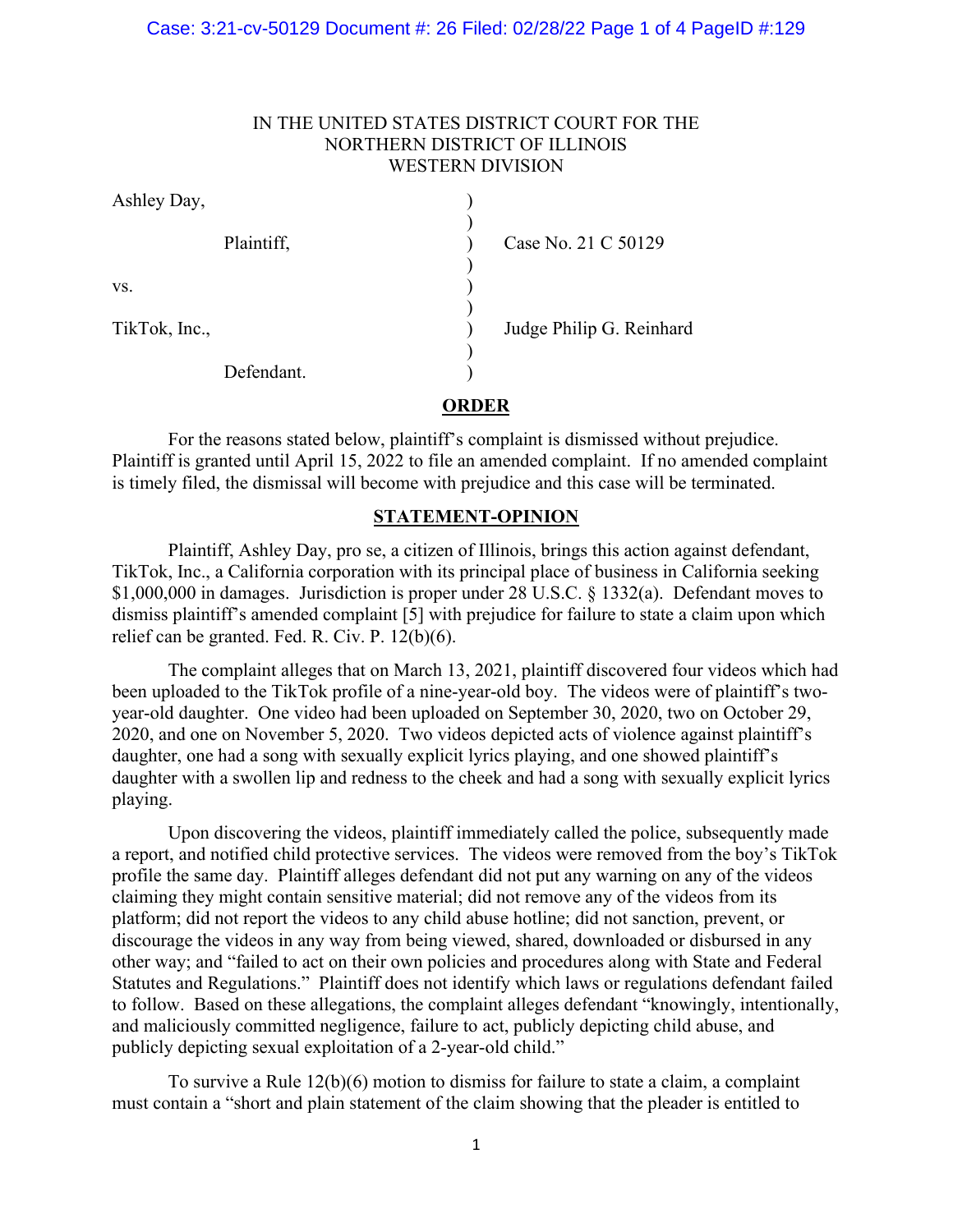### Case: 3:21-cv-50129 Document #: 26 Filed: 02/28/22 Page 2 of 4 PageID #:130

relief." Fed. R. Civ. P. 8(a)(2). If the complaint (1) describes the claim in sufficient detail to give the defendant fair notice of what the claim is and the grounds upon which it rests and (2) plausibly suggests that the plaintiff has a right to relief above a speculative level, this requirement is met. *Bell Atlantic Corp. v. Twombly*, 550 U.S. 544, 555 (2007); *see also Ashcroft v. Iqbal*, 556 U.S. 662 (2009).

Defendant argues that any claim based on the allegations in the complaint is precluded by 47 U.S.C. § 230(c) ("Act").<sup>[1](#page-1-0)</sup> The Act provides that "[n]o provider or user of an interactive computer service shall be treated as the publisher or speaker of any information provided by another information content provider."  $47 \text{ U.S.C.} \& 230 \text{(c)}(1)$ . "The term 'information content provider' means any person or entity that is responsible, in whole or in part, for the creation or development of information provided through the Internet or any other interactive computer service." 47 U.S.C. § 230(f)(3). An "interactive computer service" is "any information service, system, or access software provider that provides or enables computer access by multiple users to a computer server, including specifically a service or system that provides access to the Internet and such systems operated or services offered by libraries or educational institutions." 47 U.S.C. § 230(f)(2).

"What  $\S 230(c)(1)$  says is that an online information system must not 'be treated as the publisher or speaker of any information provided by' someone else." *Chicago Lawyers' Committee for Civil Rights Under Law, Inc. v. Craigslist, Inc.*, 519 F.3d 666, 671 (7<sup>th</sup> Cir. 2008). In *Chicago Lawyers'*, plaintiff sought to hold Craigslist liable for postings made by others on its platform that violated the anti-discrimination in advertising provision of the Fair Housing Act (42 U.S.C. § 3604(c)). The court held 47 U.S.C. § 230(c)(1) precluded Craigslist from being liable for the offending postings because "[i]t is not the author of the ads and could not be treated as the 'speaker' of the posters' words, given  $\S 230(c)(1)$ ." *Id.* The court rejected plaintiff's argument that Craigslist could be liable as one who caused the offending post to be made stating "[a]n interactive computer service 'causes' postings only in the sense of providing a place where people can post." *Id.* "Nothing in the service craigslist offers induces anyone to post any particular listing or express a preference for discrimination." *Id.* "If craigslist 'causes' the discriminatory notices, then, so do phone companies and courier services (and, for that matter, the firms that make the computers and software that owners use to post their notices online), yet no one could think that Microsoft and Dell are liable for 'causing' discriminatory advertisements." *Id.* at 672. The court concluded the opinion by stating that plaintiff could use the postings on Craigslist to identify targets to investigate and "assemble a list of names to send to the Attorney General for prosecution. But given  $\S 230(c)(1)$  it cannot sue the messenger just because the message reveals a third party's plan to engage in unlawful discrimination." *Id.*

Plaintiff's complaint does not allege defendant created or posted the videos. It only alleges defendant allowed and did not timely remove the videos posted by someone else. This is clearly a complaint about "information provided by another information content provider" for which defendant cannot be held liable by the terms of Section 230(c)(1). *Id.*

<span id="page-1-0"></span><sup>&</sup>lt;sup>1</sup> Section 230(c) provides an affirmative defense, *Doe v. GTE Corp.*, 347 F.3d 655, 657 (7<sup>th</sup> Cir. 2003), so the proper procedure was to raise the defense and then move for judgment on the pleadings. *Waslczak v. Chicago Board of Education*, 739 F.3d 1013, 1016 n. 2 (7<sup>th</sup> Cir. 2014). Defendant's moving to dismiss under Rule 12(b)(6) on Section 230(c) grounds was "technically incorrect" but where the court has all that it needs to be able to rule on the defense it may do so on a Rule 12(b)(6) motion. *Id.*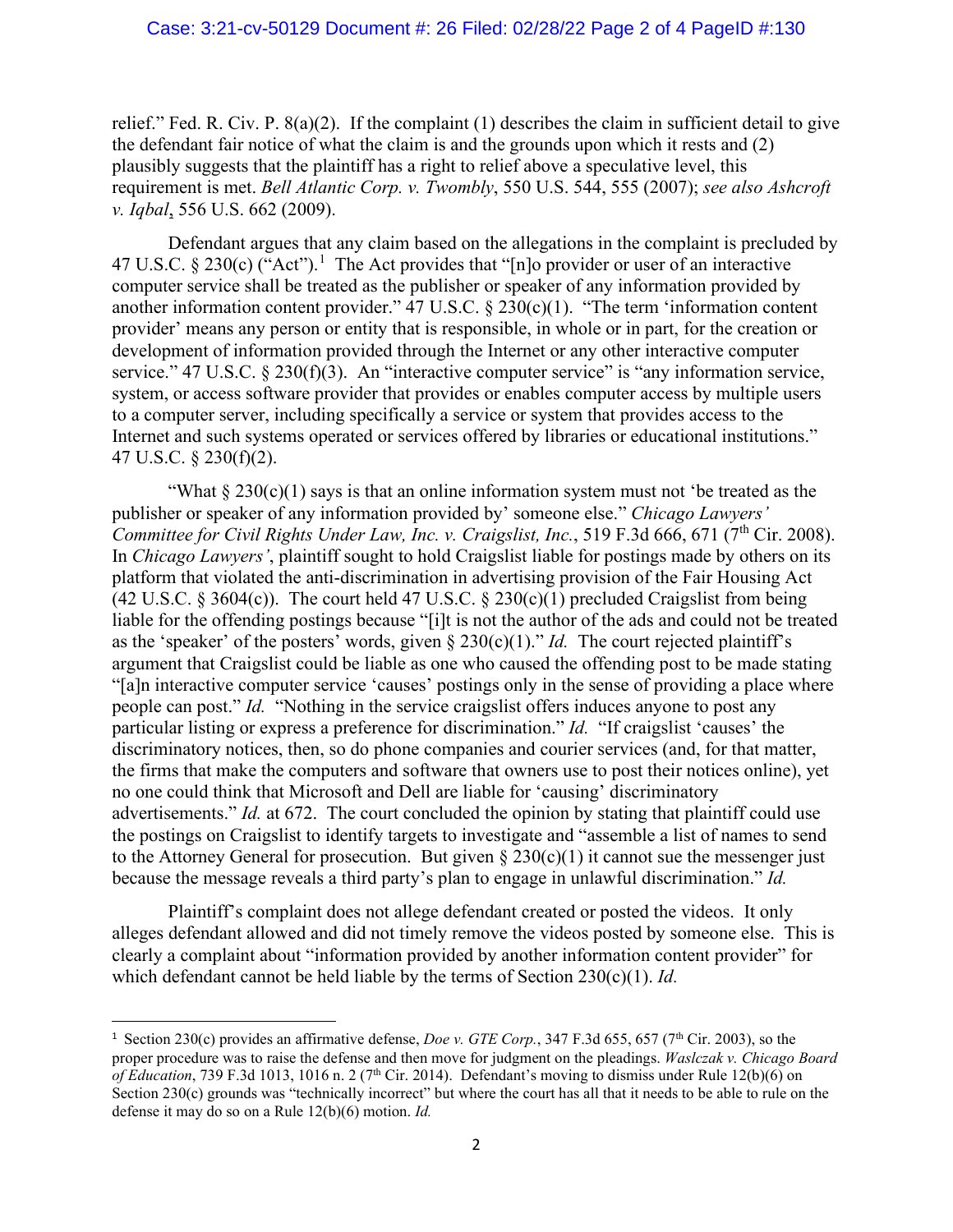### Case: 3:21-cv-50129 Document #: 26 Filed: 02/28/22 Page 3 of 4 PageID #:131

Plaintiff argues defendant's activity falls outside Section  $230(c)(1)$  because federal law expressly states Section 230 "does not prohibit the enforcement against providers and users of interactive computer services of Federal and State criminal and civil law relating to sexual exploitation of children or sex trafficking, and for other purposes." (Preamble to the Allow States and Victims to fight Online Sex Trafficking Act of 2017, Public Law 115-164, Apr. 11, 2018 ("FOSTA")). However, the amendments made by FOSTA do not save plaintiff's claims against defendant.

FOSTA amended Section 230 to add Section 230(e)(5). 47 U.S.C.  $\S$  230(e)(5). Section  $230(e)(5)$  provides "[n]othing in this section (other than subsection (c)(2)(A)) shall be construed to impair or limit—(A) any claim in a civil action brought under section 1595 of Title 18, if the conduct underlying the claim constitutes a violation of section 1591 of that title."

Section 1595 of Title 18 (18 U.S.C. § 1595) provides that "[a]n individual who is a victim of a violation of this chapter may bring a civil action against the perpetrator (or whoever knowingly benefits, financially or by receiving anything of value from participation in a venture which that person knew or should have known has engaged in an act in violation of this chapter) in an appropriate district court of the United States and may recover damages and reasonable attorneys fees." 18 U.S.C. § 1595(a).

Section 1591 of Title 18 (18 U.S.C. § 1591) makes it a crime to knowingly benefit from certain actions knowing that, as a result of those actions, a person under 18 years of age "will be caused to engage in a commercial sex act." 18 U.S.C.  $\S$  1591(a). A "commercial sex act" for purposes of 18 U.S.C. § 1591 "means any sex act, on account of which anything of values is given to or received by any person." 18 U.S.C. § 1591(e)(3).

Plaintiff's complaint has invoked subject matter jurisdiction based on diversity of citizenship. It does not premise subject matter jurisdiction on 18 U.S.C. § 1595(a). The complaint does not allege facts that suggest plaintiff is making "any claim in a civil action brought under section 1595 of Title 18," where "the conduct underlying the claim constitutes a violation of section 1591 of that title." The complaint does not allege any facts suggesting anyone has engaged in a commercial sex act which would trigger a violation of section 1591, nor does it allege facts from which it can be inferred plaintiff was the victim of a violation of 18 U.S.C. § 1591. Therefore, 47 U.S.C. § 230(e)(5), which provides "[n]othing in this section (other than subsection  $(c)(2)(A)$ ) shall be construed to impair or limit— $(A)$  any claim in a civil action brought under section 1595 of Title 18, if the conduct underlying the claim constitutes a violation of section 1591 of that title" does not save plaintiff's claim from the operation of 47 U.S.C.  $\S$  230(c)(1), because the complaint does not allege facts which state a claim under section 1595 of Title 18 based on a violation of 18 U.S.C. § 1591.<sup>[2](#page-2-0)</sup>

Plaintiffs normally should be given leave to amend after dismissal of an initial complaint. Runnion ex rel. Runnion v. Girl Scouts of Greater Chicago, 786 F.3d 510, 518 (7<sup>th</sup> Cir. 2015). The court will allow plaintiff leave to amend. The court notes that plaintiff brought this case on her own behalf. She did not bring it on behalf of her child who is the victim of the abuse alleged to be portrayed in the videos. If plaintiff believes a claim can be stated for her daughter, she is

<span id="page-2-0"></span> $2$  The conduct alleged to be in the videos is obviously reprehensible. The fact the court finds plaintiff did not state a claim upon which relief can be granted to her in no way diminishes the gravity of the alleged conduct.